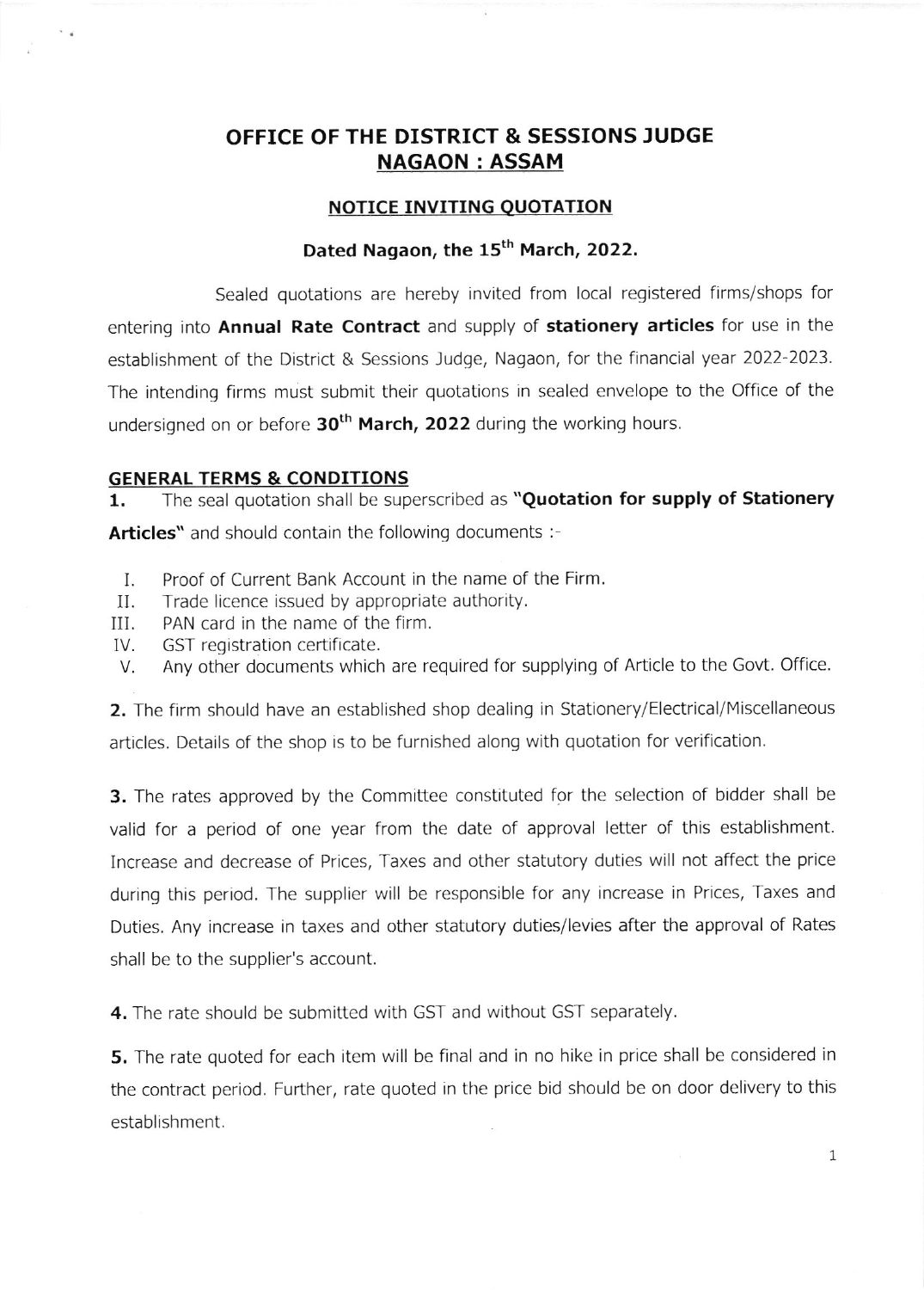6. Preference may be given to Firm/Shop which has experience in dealing with supply of Office goods/articles in High Court/District Coutts.

7. The bidder shall have to supply the ordered items immediately on receipt of such supply order. The article to be supplied should be of best and standard quality.

8. Payments shall be made after satisfactory execution of the order and supply of material in satisfactory condition in bill basis.

9. Sample of the items should be submitted where necessary.

10. The firms should quote rate of items for the specified brand name, size, weight etc.(where applicable) as per the prescribed list/format appended herewith without adding any extra item.

11. The undersigned reserves the right not to accept or reject any or all quotation in part or full and he shall not be bound to accept the lowest bidder.

12. In case of violation of terms and conditions of the tender document or unsatisfactory supply of material or of poor quality and below standard, the undersigned reserves the right to terminate the supply order by giving intimation to the supplier.

13. The decision of the undersigned in all respect shall be final and binding.

District & Sessions Judge. Distridades Assamudge, Nagaon (Assam)\\*4 Memo No.DJN/  $2062 - 64$  Dated Nagaon, the 15<sup>th</sup> March, 2022.

Copy to  $:$ 

- l. The Systems Officer, Nagaon District ludiciary. He is requested to upload the notice in the Official Website of the Nagaon District Judiciary, along with the ANNEXURE enclosed.
- 2. Notice Board of this establishment.
- 3. Office File.

District & Sessions Judge Distriada@esAssamudge - \*

Nagaon (Assam)

2